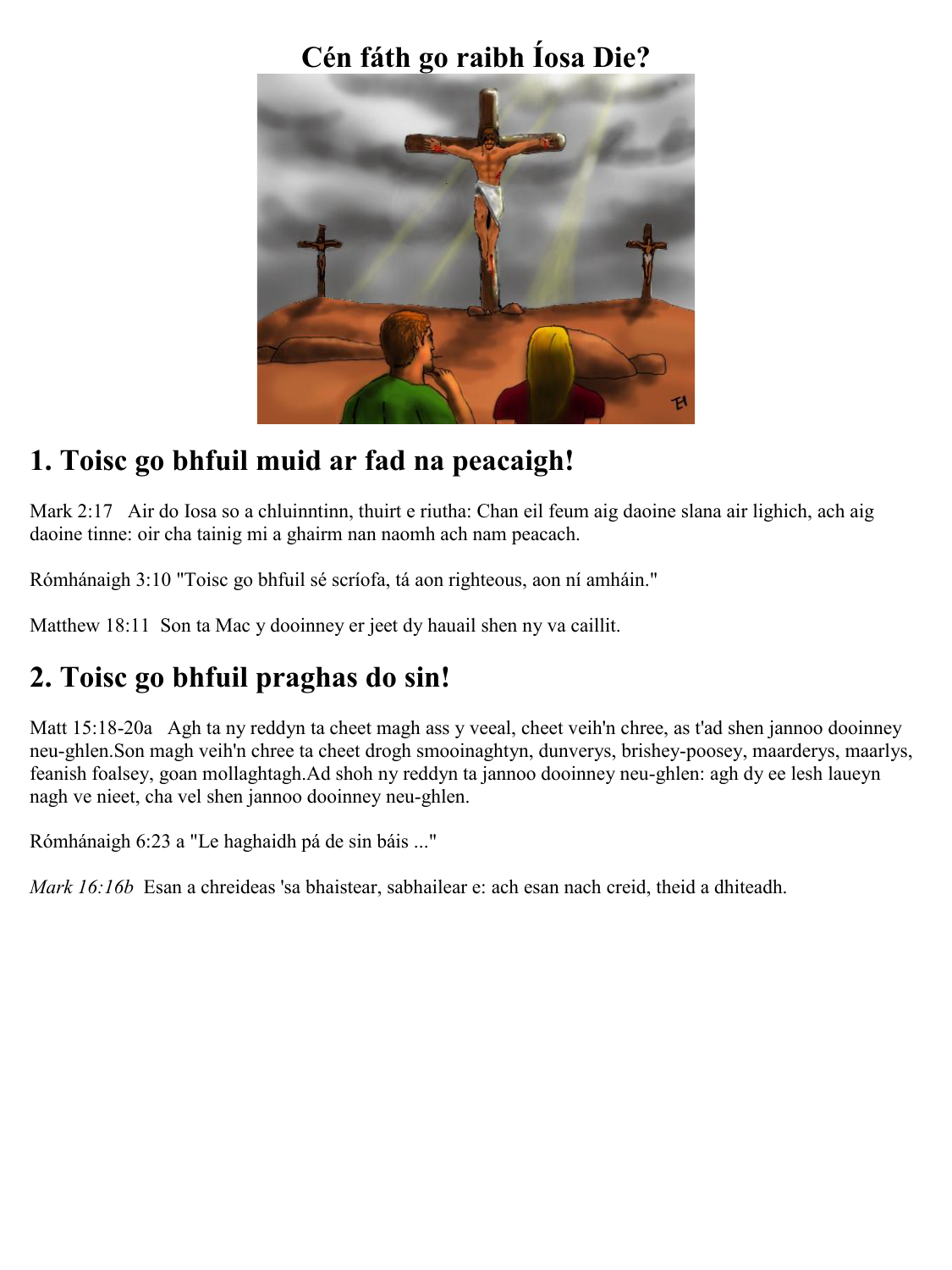

**Tá praghas ar sin!**

#### **3. Mar gheall ar Íosa bás agus a íoc le haghaidh ár bpeacaí ar an chros!**

Matthew 1:21 As ver ee mac son y theihll, as nee oo genmys eh Yeesey, son sauee eh e phobble veih nyn beccaghyn.

Rómhánaigh 5:08 "Ach commendeth Dia a ghrá i dtreo linn, sa mhéid, cé go raibh muid go fóill peacaigh, Críost bás dúinn."

John 3:16 Son lheid y ghraih shen hug Jee da'n theihll, dy dug eh e ynrycan Vac v'er ny gheddyn, nagh jinnagh quoi-erbee chred jagh aynsyn cherraghtyn, agh yn vea ta dy bragh farraghtyn y chosney.

Matthew 18:11 Son ta Mac y dooinney er jeet dy hauail shen ny va caillit.

### **4. Is bronntanas Salvation nach saor in aisce, ag oibreacha maith. Caithfidh tú a chur focal Dé air, agus muinín Íosa féin!**

Eph. 2:8-9 For by grace are ye saved through faith; and that not of yourselves: it is the gift of God: Not of works, lest any man should boast.

Titus 3:5 Not by works of righteousness which we have done, but according to his mercy he saved us, by the washing of regeneration, and renewing of the Holy Ghost;

Acts 4:12 Neither is there salvation in any other: for there is none other name under heaven given among men, whereby we must be saved.

# **5. Ní mór dúinn ár gcreideamh agus muinín a chur i gCríost amháin!**

Mark 9:23 Is thuirt Iosa ris: Ma 's urrainn dhut creidsinn! is comasach a h-uile ni don chreideach.